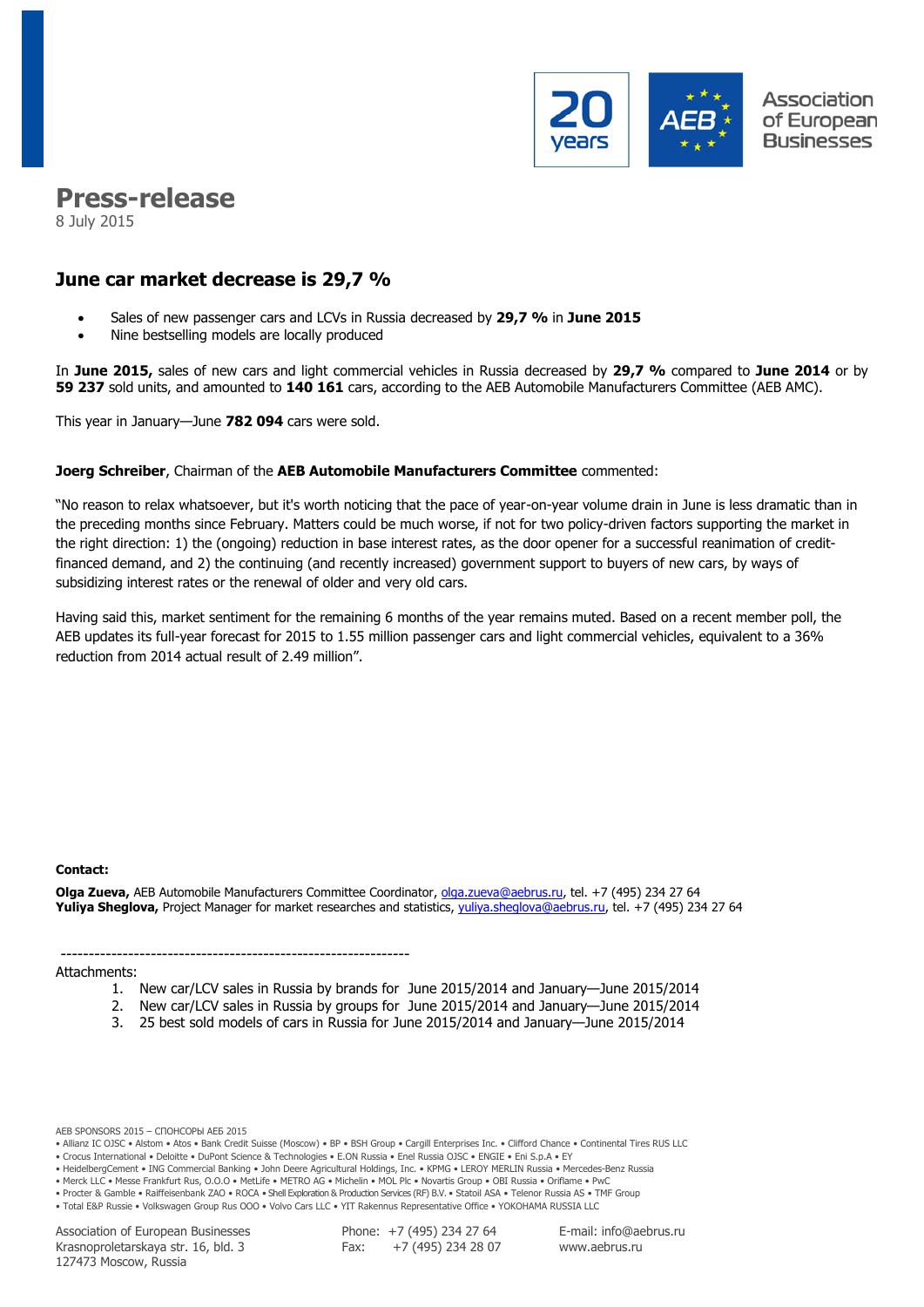

## **NEW CAR AND LCV SALES IN RUSSIA BY BRANDS FOR JUNE 2015/2014 AND JANUARY**—**JUNE 2015/2014**

Data submitted by the AEB Automobile Manufacturers Committee; retail sales of imported and locally produced vehicles. Note: The ranking is based on monthly results.

|                     |        | June   |                          |         | January-June             |        |
|---------------------|--------|--------|--------------------------|---------|--------------------------|--------|
| <b>BRAND</b>        | 2015   | 2014   | YoY                      | 2015    | 2014                     | YoY    |
| Lada                | 26,416 | 30,114 | $-12%$                   | 140,686 | 192,808                  | $-27%$ |
| KIA                 | 13,928 | 17,023 | $-18%$                   | 76,215  | 93,973                   | $-19%$ |
| Hyundai*            | 12,289 | 16,754 | $-27%$                   | 79,444  | 89,574                   | $-11%$ |
| Renault*            | 9,986  | 16,479 | $-39%$                   | 57,116  | 96,421                   | $-41%$ |
| Nissan*             | 8,916  | 12,007 | $-26%$                   | 50,552  | 82,348                   | $-39%$ |
| Toyota*             | 8,495  | 13,139 | $-35%$                   | 47,072  | 76,488                   | $-38%$ |
| <b>VW</b>           | 6,769  | 10,850 | $-38%$                   | 36,588  | 67,353                   | $-46%$ |
| GAZ LCV*            | 6,115  | 6,182  | $-1\%$                   | 23,426  | 31,781                   | $-26%$ |
| Chevrolet           | 4,712  | 7,891  | $-40%$                   | 22,683  | 65,292                   | $-65%$ |
| Škoda               | 4,405  | 7,857  | $-44%$                   | 28,043  | 42,047                   | $-33%$ |
| UAZ <sup>*</sup>    | 3,907  | 3,460  | 13%                      | 19,207  | 19,558                   | $-2\%$ |
| Mercedes-Benz       | 3,816  | 4,630  | $-18%$                   | 22,982  | 23,762                   | $-3%$  |
| Datsun              | 3,244  |        | $\overline{\phantom{a}}$ | 18,458  | $\overline{\phantom{a}}$ |        |
| Ford*               | 3,023  | 4,520  | $-33%$                   | 13,650  | 31,318                   | $-56%$ |
| Mitsubishi          | 2,748  | 5,503  | $-50%$                   | 19,359  | 38,456                   | $-50%$ |
| <b>BMW</b>          | 2,151  | 3,247  | $-34%$                   | 14,510  | 19,557                   | $-26%$ |
| Audi                | 2,007  | 3,000  | $-33%$                   | 12,155  | 17,966                   | $-32%$ |
| Mazda               | 1,987  | 4,173  | $-52%$                   | 12,539  | 23,801                   | $-47%$ |
| Daewoo              | 1,735  | 3,131  | $-45%$                   | 10,357  | 24,019                   | $-57%$ |
| Lexus               | 1,608  | 1,576  | 2%                       | 9,455   | 8,729                    | 8%     |
| Opel                | 1,583  | 4,489  | $-65%$                   | 9,054   | 33,514                   | $-73%$ |
| Land Rover          | 877    | 1,894  | $-54%$                   | 5,736   | 10,370                   | $-45%$ |
| Lifan               | 837    | 1,717  | $-51%$                   | 4,633   | 10,150                   | $-54%$ |
| Volvo               | 795    | 1,730  | $-54%$                   | 3,395   | 8,040                    | $-58%$ |
| Geely               | 704    | 1,312  | $-46%$                   | 3,823   | 9,320                    | $-59%$ |
| Honda               | 702    | 1,105  | $-36%$                   | 2,288   | 11,146                   | $-79%$ |
| Mercedes-Benz Vans* | 631    | 680    | $-7%$                    | 3,161   | 3,251                    | $-3%$  |
| Peugeot*            | 584    | 1,653  | $-65%$                   | 2,824   | 12,168                   | $-77%$ |
| Suzuki              | 538    | 1,417  | $-62%$                   | 2,680   | 9,902                    | $-73%$ |
| Porsche             | 479    | 523    | $-8%$                    | 2,569   | 2,172                    | 18%    |
| Citroën*            | 479    | 1,420  | $-66%$                   | 2,829   | 11,035                   | $-74%$ |
| SsangYong           | 476    | 1,875  | $-75%$                   | 3,090   | 11,423                   | $-73%$ |

AEB SPONSORS 2015 – СПОНСОРЫ АЕБ 2015

• Allianz IC OJSC • Alstom • Atos • Bank Credit Suisse (Moscow) • BP • BSH Group • Cargill Enterprises Inc. • Clifford Chance • Continental Tires RUS LLC

• Crocus International • Deloitte • DuPont Science & Technologies • E.ON Russia • Enel Russia OJSC • ENGIE • Eni S.p.A • EY

• HeidelbergCement • ING Commercial Banking • John Deere Agricultural Holdings, Inc. • KPMG • LEROY MERLIN Russia • Mercedes-Benz Russia

• Merck LLC • Messe Frankfurt Rus, O.O.O • MetLife • METRO AG • Michelin • MOL Plc • Novartis Group • OBI Russia • Oriflame • PwC

• Procter & Gamble • Raiffeisenbank ZAO • ROCA • Shell Exploration & Production Services (RF) B.V. • Statoil ASA • Telenor Russia AS • TMF Group • Total E&P Russie • Volkswagen Group Rus OOO • Volvo Cars LLC • YIT Rakennus Representative Office • YOKOHAMA RUSSIA LLC

Association of European Businesses Krasnoproletarskaya str. 16, bld. 3 127473 Moscow, Russia

Phone: +7 (495) 234 27 64 Fax:  $+7(495)$  234 28 07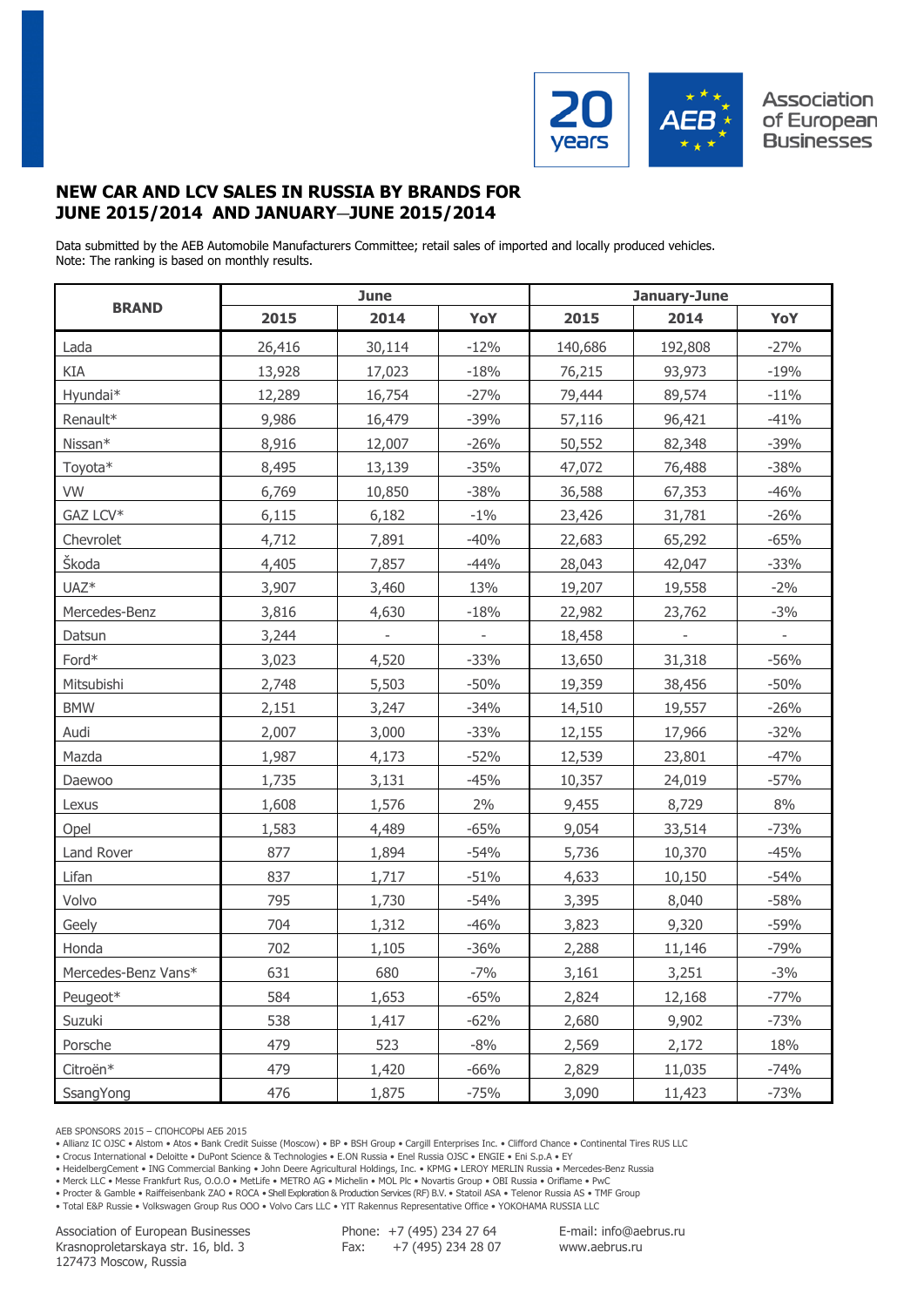

Association of European **Businesses** 

| Chery             | 449                          | 1,193                    | $-62%$                   | 2,492                        | 9,152                    | $-73%$                       |
|-------------------|------------------------------|--------------------------|--------------------------|------------------------------|--------------------------|------------------------------|
| Subaru            | 445                          | 1,254                    | $-65%$                   | 3,542                        | 8,200                    | $-57%$                       |
| Infiniti          | 420                          | 668                      | $-37%$                   | 2,979                        | 4,369                    | $-32%$                       |
| $FIAT*$           | 374                          | 653                      | $-43%$                   | 1,882                        | 3,700                    | $-49%$                       |
| <b>Great Wall</b> | 319                          | 1,195                    | $-73%$                   | 2,355                        | 8,096                    | $-71%$                       |
| VW vans*          | 310                          | 1,016                    | $-69%$                   | 3,045                        | 6,602                    | $-54%$                       |
| Jeep              | 147                          | 685                      | $-79%$                   | 1,218                        | 3,887                    | $-69%$                       |
| Cadillac          | 130                          | 110                      | 18%                      | 464                          | 707                      | $-34%$                       |
| MINI              | 120                          | 160                      | $-25%$                   | 687                          | 809                      | $-15%$                       |
| <b>DFM</b>        | 98                           | $\overline{\phantom{a}}$ | $\overline{\phantom{a}}$ | 408                          | $\overline{\phantom{a}}$ | $\qquad \qquad -$            |
| Jaguar            | 84                           | 142                      | $-41%$                   | 417                          | 846                      | $-51%$                       |
| Isuzu*            | 55                           | 47                       | 17%                      | 299                          | 179                      | 67%                          |
| Acura             | 52                           | 87                       | $-40%$                   | 334                          | 345                      | $-3%$                        |
| Changan           | 51                           | 80                       | $-36%$                   | 222                          | 451                      | $-51%$                       |
| smart             | 50                           | 31                       | 61%                      | 250                          | 156                      | 60%                          |
| <b>Brilliance</b> | 42                           | 31                       | 35%                      | 457                          | 182                      | 151%                         |
| BAW <sup>*</sup>  | 31                           | 75                       | $-59%$                   | 139                          | 648                      | $-79%$                       |
| Haima             | 27                           | 85                       | $-68%$                   | 115                          | 330                      | $-65%$                       |
| <b>JAC</b>        | $10\,$                       | 56                       | $-82%$                   | 113                          | 131                      | $-14%$                       |
| Chrysler          | 3                            | 14                       | $-79%$                   | 24                           | 77                       | $-69%$                       |
| Foton*            | $\overline{2}$               | $\mathbf 1$              | 100%                     | 13                           | 11                       | 18%                          |
| Alfa Romeo        | $\overline{0}$               | 5                        | $\overline{\phantom{0}}$ | 13                           | 29                       | $-55%$                       |
| SEAT <sup>2</sup> | $\overline{\phantom{a}}$     | 160                      | $\overline{\phantom{a}}$ | 47                           | 909                      | $-95%$                       |
| FAW               | $\overline{\phantom{a}}$     | 260                      | $\overline{\phantom{a}}$ | $\blacksquare$               | 1,681                    | $\qquad \qquad \blacksquare$ |
| ZAZ               |                              | $6\,$                    |                          |                              | 386                      |                              |
| Luxgen            | $\qquad \qquad \blacksquare$ | 12                       | $\overline{\phantom{0}}$ | $\overline{a}$               | 75                       | $\overline{a}$               |
| TagAZ*            | $\overline{\phantom{a}}$     | 19                       | $\overline{\phantom{a}}$ | $\qquad \qquad -$            | 91                       | $\qquad \qquad -$            |
| Dodge             | $\overline{\phantom{a}}$     | $\mathbf 1$              | $\overline{\phantom{a}}$ | $\overline{a}$               | 24                       | $\overline{\phantom{a}}$     |
| <b>BYD</b>        | $\overline{\phantom{a}}$     | $1\,$                    | $\overline{\phantom{a}}$ | $\qquad \qquad \blacksquare$ | 5                        | $\frac{1}{2}$                |
| Bogdan            | $\overline{\phantom{a}}$     | $\mathbf 0$              | $\overline{\phantom{a}}$ | $\qquad \qquad \blacksquare$ | 92                       | $\overline{\phantom{a}}$     |
| Izh               | Ĭ.                           | $\boldsymbol{0}$         | $\overline{\phantom{a}}$ | $\overline{a}$               | 19                       | $\overline{a}$               |
| <b>Total</b>      | 140,161                      | 199,398                  | $-29.7%$                 | 782,094                      | 1,229,931                | $-36.4%$                     |

**1. LCV sales are included into total brand's sales if exist in the product line of the brand (marked with\*); reported separately for some brands. LCV<3,5t (with several exceptions reaching highest range of 6t). Some updates concerning LCV data may occur. 2. SEAT sales were stopped in April 2015**

AEB SPONSORS 2015 – СПОНСОРЫ АЕБ 2015

• Allianz IC OJSC • Alstom • Atos • Bank Credit Suisse (Moscow) • BP • BSH Group • Cargill Enterprises Inc. • Clifford Chance • Continental Tires RUS LLC

• Crocus International • Deloitte • DuPont Science & Technologies • E.ON Russia • Enel Russia OJSC • ENGIE • Eni S.p.A • EY

• HeidelbergCement • ING Commercial Banking • John Deere Agricultural Holdings, Inc. • KPMG • LEROY MERLIN Russia • Mercedes-Benz Russia

• Merck LLC • Messe Frankfurt Rus, O.O.O • MetLife • METRO AG • Michelin • MOL Plc • Novartis Group • OBI Russia • Oriflame • PwC

• Procter & Gamble • Raiffeisenbank ZAO • ROCA • Shell Exploration & Production Services (RF) B.V. • Statoil ASA • Telenor Russia AS • TMF Group • Total E&P Russie • Volkswagen Group Rus OOO • Volvo Cars LLC • YIT Rakennus Representative Office • YOKOHAMA RUSSIA LLC

Association of European Businesses Krasnoproletarskaya str. 16, bld. 3 127473 Moscow, Russia

Phone: +7 (495) 234 27 64 Fax:  $+7(495)$  234 28 07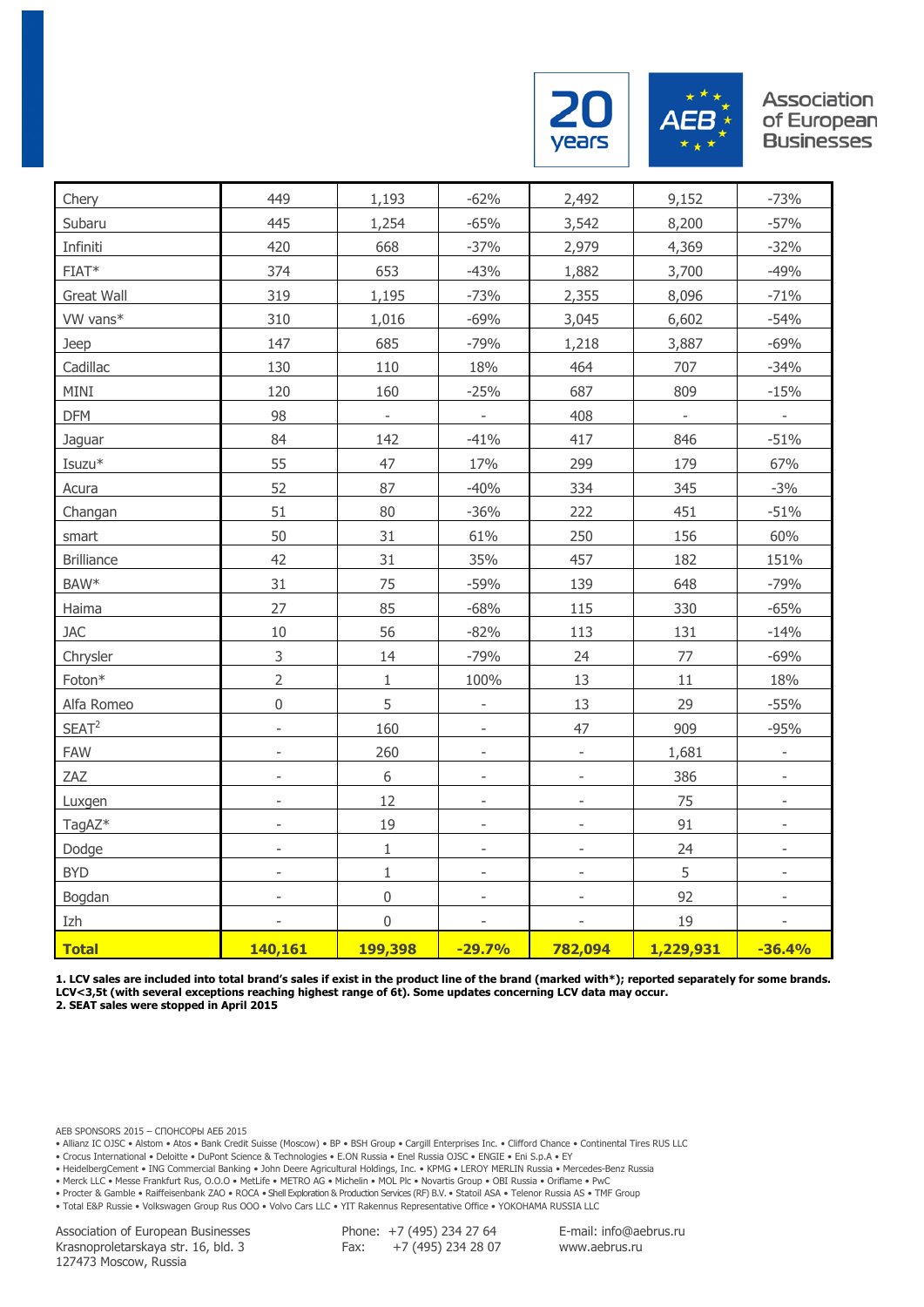

### **NEW CAR AND LCV SALES IN RUSSIA BY GROUPS FOR JUNE 2015/2014 AND JANUARY**—**JUNE 2015/2014**

Data submitted by the AEB Automobile Manufacturers Committee; retail sales of imported and locally produced vehicles. Note: The ranking is based on monthly results.

|                                   |        |                          |       | June   |                          |          |      | January-June             |        |         |                          |          |
|-----------------------------------|--------|--------------------------|-------|--------|--------------------------|----------|------|--------------------------|--------|---------|--------------------------|----------|
| <b>Brand / Group</b>              |        | % Share                  |       |        | <b>Volume</b>            |          |      | % Share                  |        |         | Volume                   |          |
|                                   | 2015   | 2014                     | YOY   | 2015   | 2014                     | YoY      | 2015 | 2014                     | YOY    | 2015    | 2014                     | YoY      |
| AVTOVAZ-RENAULT-<br><b>NISSAN</b> | 34.9   | 29.7                     | 5.2   | 48,982 | 59,268                   | $-17.4%$ | 34.5 | 30.6                     | 3.9    | 269,791 | 375,946                  | $-28.2%$ |
| <b>AVTOVAZ</b>                    | 18.8   | 15.1                     | 3.7   | 26,416 | 30,114                   | $-12.3%$ | 18.0 | 15.7                     | 2.3    | 140,686 | 192,808                  | $-27.0%$ |
| <b>RENAULT</b>                    | 7.1    | 8.3                      | (1.2) | 9,986  | 16,479                   | $-39.4%$ | 7.3  | 7.8                      | (0.5)  | 57,116  | 96,421                   | $-40.8%$ |
| <b>NISSAN</b>                     | 6.4    | 6.0                      | 0.4   | 8,916  | 12,007                   | $-25.7%$ | 6.5  | 6.7                      | (0.2)  | 50,552  | 82,348                   | $-38.6%$ |
| <b>INFINITI</b>                   | 0.3    | 0.3                      | 0.0   | 420    | 668                      | $-37.1%$ | 0.4  | 0.4                      | 0.0    | 2,979   | 4,369                    | $-31.8%$ |
| Datsun                            | 2.3    | $\overline{\phantom{a}}$ |       | 3,244  | $\overline{\phantom{a}}$ |          | 2.4  | $\overline{\phantom{a}}$ | $\sim$ | 18,458  | $\overline{\phantom{a}}$ |          |
| <b>KIA</b>                        | 9.9    | 8.5                      | 1.4   | 13,928 | 17,023                   | $-18.2%$ | 9.7  | 7.6                      | 2.1    | 76,215  | 93,973                   | $-18.9%$ |
| <b>VW Group</b>                   | 9.6    | 11.5                     | (1.9) | 13,491 | 22,883                   | $-41.0%$ | 10.2 | 11.0                     | (0.8)  | 79,878  | 134,877                  | $-40.8%$ |
| VOLKSWAGEN                        | 4.8    | 5.4                      | (0.6) | 6,769  | 10,850                   | $-37.6%$ | 4.7  | 5.5                      | (0.8)  | 36,588  | 67,353                   | $-45.7%$ |
| <b>VOLKSWAGEN vans</b>            | 0.2    | 0.5                      | (0.3) | 310    | 1,016                    | $-69.5%$ | 0.4  | 0.5                      | (0.1)  | 3,045   | 6,602                    | $-53.9%$ |
| <b>AUDI</b>                       | 1.4    | 1.5                      | (0.1) | 2,007  | 3,000                    | $-33.1%$ | 1.6  | 1.5                      | 0.1    | 12,155  | 17,966                   | $-32.3%$ |
| <b>SEAT</b>                       | $\sim$ | 0.1                      |       |        | 160                      |          | 0.0  | 0.1                      | (0.1)  | 47      | 909                      | $-94.8%$ |
| <b>ŠKODA</b>                      | 3.1    | 3.9                      | (0.8) | 4,405  | 7,857                    | $-43.9%$ | 3.6  | 3.4                      | 0.2    | 28,043  | 42,047                   | $-33.3%$ |
| <b>HYUNDAI</b>                    | 8.8    | 8.4                      | 0.4   | 12,289 | 16,754                   | $-26.7%$ | 10.2 | 7.3                      | 2.9    | 79,444  | 89,574                   | $-11.3%$ |
| <b>TOYOTA Group</b>               | 7.2    | 7.4                      | (0.2) | 10,103 | 14,715                   | $-31.3%$ | 7.2  | 6.9                      | 0.3    | 56,527  | 85,217                   | $-33.7%$ |
| <b>TOYOTA</b>                     | 6.1    | 6.6                      | (0.5) | 8,495  | 13,139                   | $-35.3%$ | 6.0  | 6.2                      | (0.2)  | 47,072  | 76,488                   | $-38.5%$ |
| <b>LEXUS</b>                      | 1.1    | 0.8                      | 0.3   | 1,608  | 1,576                    | 2.0%     | 1.2  | 0.7                      | 0.5    | 9,455   | 8,729                    | 8.3%     |
| <b>GM Group</b>                   | 4.6    | 6.3                      | (1.7) | 6,425  | 12,490                   | $-48.6%$ | 4.1  | 8.1                      | (4.0)  | 32,201  | 99,513                   | $-67.6%$ |
| OPEL                              | 1.1    | 2.3                      | (1.2) | 1,583  | 4,489                    | $-64.7%$ | 1.2  | 2.7                      | (1.5)  | 9,054   | 33,514                   | $-73.0%$ |
| <b>CHEVROLET</b>                  | 3.4    | 4.0                      | (0.6) | 4,712  | 7,891                    | $-40.3%$ | 2.9  | 5.3                      | (2.4)  | 22,683  | 65,292                   | $-65.3%$ |
| CADILLAC                          | 0.1    | 0.1                      | 0.0   | 130    | 110                      | 18.2%    | 0.1  | 0.1                      | 0.0    | 464     | 707                      | $-34.4%$ |
| <b>GAZ LCV</b>                    | 4.4    | 3.1                      | 1.3   | 6,115  | 6,182                    | $-1.1%$  | 3.0  | 2.6                      | 0.4    | 23,426  | 31,781                   | $-26.3%$ |
| MERCEDES-BENZ                     | 3.2    | 2.7                      | 0.5   | 4,497  | 5,341                    | $-15.8%$ | 3.4  | 2.2                      | 1.2    | 26,393  | 27,169                   | $-2.9%$  |
| MERCEDES-BENZ                     | 2.7    | 2.3                      | 0.4   | 3,816  | 4,630                    | $-17.6%$ | 2.9  | 1.9                      | 1.0    | 22,982  | 23,762                   | $-3.3%$  |
| MERCEDES-BENZ<br>vans             | 0.5    | 0.3                      | 0.2   | 631    | 680                      | $-7.2%$  | 0.4  | 0.3                      | 0.1    | 3,161   | 3,251                    | $-2.8%$  |
| smart                             | 0.0    | 0.0                      | 0.0   | 50     | 31                       | 61.3%    | 0.0  | 0.0                      | 0.0    | 250     | 156                      | 60.3%    |
| <b>UAZ</b>                        | 2.8    | 1.7                      | 1.1   | 3,907  | 3,460                    | 12.9%    | 2.5  | 1.6                      | 0.9    | 19,207  | 19,558                   | $-1.8%$  |
| <b>FORD</b>                       | 2.2    | 2.3                      | (0.1) | 3,023  | 4,520                    | $-33.1%$ | 1.7  | 2.5                      | (0.8)  | 13,650  | 31,318                   | $-56.4%$ |
| <b>MITSUBISHI</b>                 | 2.0    | 2.8                      | (0.8) | 2,748  | 5,503                    | $-50.1%$ | 2.5  | 3.1                      | (0.6)  | 19,359  | 38,456                   | $-49.7%$ |
| <b>BMW Group</b>                  | 1.6    | 1.7                      | (0.1) | 2,271  | 3,407                    | $-33.3%$ | 1.9  | 1.7                      | 0.2    | 15,197  | 20,366                   | $-25.4%$ |
| <b>BMW</b>                        | 1.5    | 1.6                      | (0.1) | 2,151  | 3,247                    | $-33.8%$ | 1.9  | 1.6                      | 0.3    | 14,510  | 19,557                   | $-25.8%$ |
| MINI                              | 0.1    | 0.1                      | 0.0   | 120    | 160                      | $-25.0%$ | 0.1  | 0.1                      | 0.0    | 687     | 809                      | $-15.1%$ |
| <b>MAZDA</b>                      | 1.4    | 2.1                      | (0.7) | 1,987  | 4,173                    | $-52.4%$ | 1.6  | 1.9                      | (0.3)  | 12,539  | 23,801                   | $-47.3%$ |
| <b>DAEWOO</b>                     | 1.2    | 1.6                      | (0.3) | 1,735  | 3,131                    | $-45%$   | 1.3  | 2.0                      | (0.7)  | 10,357  | 24,019                   | $-57%$   |
| PSA PEUGEOT<br><b>CITROËN</b>     | 0.8    | $1.5\,$                  | (0.7) | 1,063  | 3,073                    | $-65.4%$ | 0.7  | 1.9                      | (1.2)  | 5,653   | 23,203                   | $-75.6%$ |
| PEUGEOT                           | 0.4    | 0.8                      | (0.4) | 584    | 1,653                    | $-64.7%$ | 0.4  | 1.0                      | (0.6)  | 2,824   | 12,168                   | $-76.8%$ |

AEB SPONSORS 2015 – СПОНСОРЫ АЕБ 2015

• Allianz IC OJSC • Alstom • Atos • Bank Credit Suisse (Moscow) • BP • BSH Group • Cargill Enterprises Inc. • Clifford Chance • Continental Tires RUS LLC

• Crocus International • Deloitte • DuPont Science & Technologies • E.ON Russia • Enel Russia OJSC • ENGIE • Eni S.p.A • EY

• HeidelbergCement • ING Commercial Banking • John Deere Agricultural Holdings, Inc. • KPMG • LEROY MERLIN Russia • Mercedes-Benz Russia

• Merck LLC • Messe Frankfurt Rus, O.O.O • MetLife • METRO AG • Michelin • MOL Plc • Novartis Group • OBI Russia • Oriflame • PwC

• Procter & Gamble • Raiffeisenbank ZAO • ROCA • Shell Exploration & Production Services (RF) B.V. • Statoil ASA • Telenor Russia AS • TMF Group • Total E&P Russie • Volkswagen Group Rus OOO • Volvo Cars LLC • YIT Rakennus Representative Office • YOKOHAMA RUSSIA LLC

Association of European Businesses Krasnoproletarskaya str. 16, bld. 3 127473 Moscow, Russia

Phone: +7 (495) 234 27 64 Fax:  $+7(495)$  234 28 07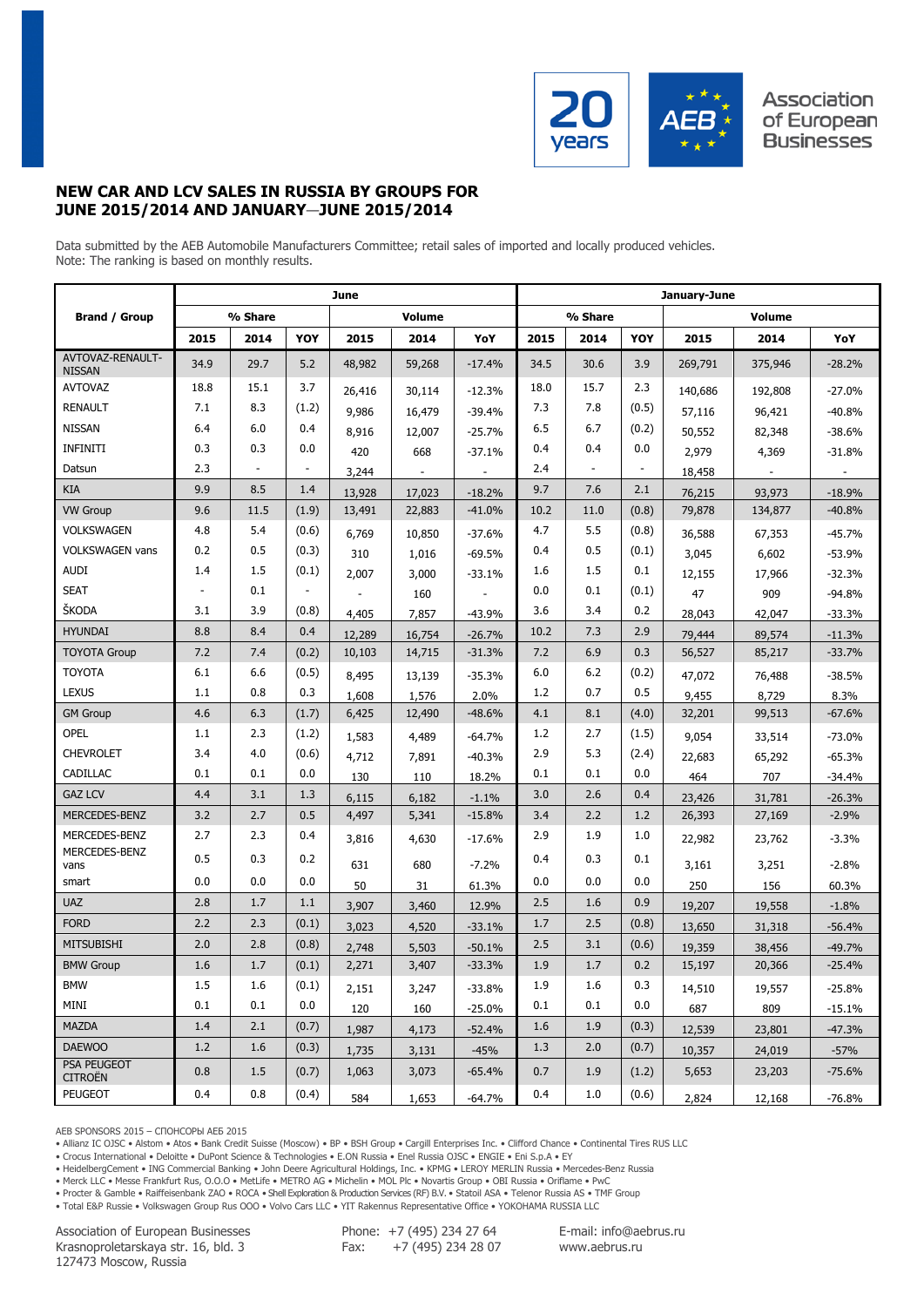

Association of European **Businesses** 

| <b>CITROËN</b>                     | 0.3                      | 0.7            | (0.4)          | 479                      | 1,420            | $-66.3%$                 | 0.4                   | 0.9                      | (0.5)                    | 2,829                    | 11,035         | $-74.4%$       |
|------------------------------------|--------------------------|----------------|----------------|--------------------------|------------------|--------------------------|-----------------------|--------------------------|--------------------------|--------------------------|----------------|----------------|
| <b>JAGUAR LAND</b><br><b>ROVER</b> | 0.7                      | 1.0            | (0.3)          | 961                      | 2,036            | $-52.8%$                 | 0.8                   | 0.9                      | (0.1)                    | 6,153                    | 11,216         | $-45.1%$       |
| <b>LAND ROVER</b>                  | 0.6                      | 0.9            | (0.3)          | 877                      | 1,894            | $-53.7%$                 | 0.7                   | 0.8                      | (0.1)                    | 5,736                    | 10,370         | $-44.7%$       |
| <b>JAGUAR</b>                      | 0.1                      | 0.1            | 0.0            | 84                       | 142              | $-40.8%$                 | 0.1                   | 0.1                      | 0.0                      | 417                      | 846            | $-50.7%$       |
| <b>LIFAN</b>                       | 0.6                      | 0.9            | (0.3)          | 837                      | 1,717            | $-51.3%$                 | 0.6                   | 0.8                      | (0.2)                    | 4,633                    | 10,150         | $-54.4%$       |
| <b>VOLVO</b>                       | 0.6                      | 0.9            | (0.3)          | 795                      | 1,730            | $-54.0%$                 | 0.4                   | 0.7                      | (0.3)                    | 3,395                    | 8,040          | $-57.8%$       |
| <b>HONDA Group</b>                 | 0.5                      | 0.6            | (0.1)          | 754                      | 1,192            | $-36.7%$                 | 0.3                   | 0.9                      | (0.6)                    | 2,622                    | 11,491         | $-77.2%$       |
| <b>HONDA</b>                       | 0.5                      | 0.6            | (0.1)          | 702                      | 1,105            | $-36.5%$                 | 0.3                   | 0.9                      | (0.6)                    | 2,288                    | 11,146         | $-79.5%$       |
| <b>ACURA</b>                       | 0.0                      | 0.0            | 0.0            | 52                       | 87               | $-40.2%$                 | 0.0                   | 0.0                      | 0.0                      | 334                      | 345            | $-3.2%$        |
| <b>GEELY</b>                       | 0.5                      | 0.7            | (0.2)          | 704                      | 1,312            | $-46.3%$                 | 0.5                   | 0.8                      | (0.3)                    | 3,823                    | 9,320          | $-59.0%$       |
| <b>SUZUKI</b>                      | 0.4                      | 0.7            | (0.3)          | 538                      | 1,417            | $-62.0%$                 | 0.3                   | 0.8                      | (0.5)                    | 2,680                    | 9,902          | $-72.9%$       |
| <b>CHRYSLER Group</b>              | 0.4                      | 0.7            | (0.3)          | 524                      | 1,358            | $-61.4%$                 | 0.4                   | 0.6                      | (0.2)                    | 3,137                    | 7,717          | $-59.3%$       |
| <b>FIAT</b>                        | 0.3                      | 0.3            | 0.0            | 374                      | 653              | $-42.7%$                 | 0.2                   | 0.3                      | (0.1)                    | 1,882                    | 3,700          | $-49.1%$       |
| <b>CHRYSLER</b>                    | 0.0                      | 0.0            | 0.0            | 3                        | 14               | $-78.6%$                 | 0.0                   | 0.0                      | 0.0                      | 24                       | 77             | $-68.8%$       |
| <b>JEEP</b>                        | 0.1                      | 0.3            | (0.2)          | 147                      | 685              | $-78.5%$                 | 0.2                   | 0.3                      | (0.1)                    | 1,218                    | 3,887          | $-68.7%$       |
| <b>DODGE</b>                       | ÷                        | 0.0            |                | ÷                        | $\mathbf{1}$     |                          | $\tilde{\phantom{a}}$ | 0.0                      | $\sim$                   | ÷,                       | 24             |                |
| <b>ALFA ROMEO</b>                  | 0.0                      | 0.0            | 0.0            | 0                        | 5                |                          | 0.0                   | 0.0                      | 0.0                      | 13                       | 29             | $-55.2%$       |
| <b>PORSCHE</b>                     | 0.3                      | 0.3            | 0.0            | 479                      | 523              | $-8.4%$                  | 0.3                   | 0.2                      | 0.1                      | 2,569                    | 2,172          | 18.3%          |
| <b>SSANGYONG</b>                   | 0.3                      | 0.9            | (0.6)          | 476                      | 1,875            | $-74.6%$                 | 0.4                   | 0.9                      | (0.5)                    | 3,090                    | 11,423         | $-72.9%$       |
| <b>CHERY</b>                       | 0.3                      | 0.6            | (0.3)          | 449                      | 1,193            | $-62.4%$                 | 0.3                   | 0.7                      | (0.4)                    | 2,492                    | 9,152          | $-72.8%$       |
| <b>SUBARU</b>                      | 0.3                      | 0.6            | (0.3)          | 445                      | 1,254            | $-64.5%$                 | 0.5                   | 0.7                      | (0.2)                    | 3,542                    | 8,200          | $-56.8%$       |
| <b>GREAT WALL</b>                  | 0.2                      | 0.6            | (0.4)          | 319                      | 1,195            | $-73.3%$                 | 0.3                   | 0.7                      | (0.4)                    | 2,355                    | 8,096          | $-70.9%$       |
| <b>DFM</b>                         | 0.1                      | $\blacksquare$ |                | 98                       | $\overline{a}$   |                          | 0.1                   | $\overline{\phantom{a}}$ | $\overline{\phantom{a}}$ | 408                      | $\overline{a}$ |                |
| <b>ISUZU</b>                       | 0.0                      | 0.0            | 0.0            | 55                       | 47               | 17.0%                    | 0.0                   | 0.0                      | 0.0                      | 299                      | 179            | 67.0%          |
| <b>CHANGAN</b>                     | 0.0                      | 0.0            | 0.0            | 51                       | 80               | $-36.3%$                 | 0.0                   | 0.0                      | 0.0                      | 222                      | 451            | $-50.8%$       |
| <b>BRILLIANCE</b>                  | 0.0                      | 0.0            | 0.0            | 42                       | 31               | 35.5%                    | 0.1                   | 0.0                      | 0.1                      | 457                      | 182            | 151.1%         |
| <b>BAW</b>                         | 0.0                      | 0.0            | 0.0            | 31                       | 75               | $-58.7%$                 | 0.0                   | 0.1                      | (0.1)                    | 139                      | 648            | $-78.5%$       |
| <b>HAIMA</b>                       | 0.0                      | 0.0            | 0.0            | 27                       | 85               | $-68.2%$                 | 0.0                   | 0.0                      | 0.0                      | 115                      | 330            | $-65.2%$       |
| <b>JAC</b>                         | 0.0                      | 0.0            | 0.0            | 10                       | 56               | $-82.1%$                 | 0.0                   | 0.0                      | 0.0                      | 113                      | 131            | $-13.7%$       |
| <b>FOTON</b>                       | 0.0                      | 0.0            | 0.0            | $\overline{2}$           | $\mathbf{1}$     | 100.0%                   | 0.0                   | 0.0                      | 0.0                      | 13                       | 11             | 18.2%          |
| <b>LUXGEN</b>                      |                          | 0.0            |                |                          | 12               |                          | $\overline{a}$        | 0.0                      |                          | $\overline{\phantom{a}}$ | 75             |                |
| <b>TAGAZ</b>                       | ÷,                       | 0.0            |                | $\overline{\phantom{a}}$ | 19               | ۰                        | $\overline{a}$        | 0.0                      | ÷,                       | $\overline{\phantom{a}}$ | 91             | $\overline{a}$ |
| <b>FAW</b>                         | $\overline{a}$           | 0.1            | $\overline{a}$ |                          | 260              | $\overline{\phantom{a}}$ | $\overline{a}$        | 0.1                      | ÷,                       | $\overline{\phantom{a}}$ | 1,681          |                |
| ZAZ                                | ÷,                       | 0.0            | ٠              |                          | $\boldsymbol{6}$ |                          | L.                    | 0.0                      | $\overline{a}$           | $\overline{\phantom{a}}$ | 386            |                |
| <b>BYD</b>                         | ÷,                       | 0.0            |                |                          | $\mathbf{1}$     |                          | $\overline{a}$        | 0.0                      | $\overline{a}$           |                          | 5              |                |
| <b>IZH</b>                         | $\overline{\phantom{a}}$ | 0.0            | $\overline{a}$ |                          | $\pmb{0}$        |                          | L.                    | 0.0                      | $\overline{\phantom{a}}$ |                          | 19             |                |
| <b>BOGDAN</b>                      |                          |                | ٠              |                          | $\mathbf 0$      |                          |                       | 0.0                      | ä,                       |                          | 92             |                |
| <b>Total</b>                       | 100.0                    | 100.0          |                | 140,161                  | 199,398          | $-29.7%$                 | 100.0                 | 100.0                    |                          | 782,094                  | 1,229,931      | $-36.4%$       |

different from the international classification: brands represented on the Russian market by SOLLERS Group; see also above

| <b>SOLLERS Group</b> | 3.2 | 2.7      | 0.5   | 4,438 | 5,382 | $-17.5%$ | 2.9 | 2.5 | 0.4   | 22,596 | 31,160 | $-27.5%$ |
|----------------------|-----|----------|-------|-------|-------|----------|-----|-----|-------|--------|--------|----------|
| <b>ISUZU</b>         | 0.0 | 0.0      | 0.0   | 55    | 47    | 17.0%    | 0.0 | 0.0 | 0.0   | 299    | 179    | 67.0%    |
| <b>SSANGYONG</b>     | 0.3 | $_{0.9}$ | (0.6) | 476   | 1,875 | $-74.6%$ | 0.4 | 0.9 | (0.5) | 3,090  | 11,423 | $-72.9%$ |
| <b>UAZ</b>           | 2.8 | 1.,      | .     | ,907  | 3,460 | 12.9%    | 2.5 | 1.6 | 0.9   | 19,207 | 19,558 | $-1.8%$  |

AEB SPONSORS 2015 – СПОНСОРЫ АЕБ 2015

• Allianz IC OJSC • Alstom • Atos • Bank Credit Suisse (Moscow) • BP • BSH Group • Cargill Enterprises Inc. • Clifford Chance • Continental Tires RUS LLC

• Crocus International • Deloitte • DuPont Science & Technologies • E.ON Russia • Enel Russia OJSC • ENGIE • Eni S.p.A • EY

• HeidelbergCement • ING Commercial Banking • John Deere Agricultural Holdings, Inc. • KPMG • LEROY MERLIN Russia • Mercedes-Benz Russia

• Merck LLC • Messe Frankfurt Rus, O.O.O • MetLife • METRO AG • Michelin • MOL Plc • Novartis Group • OBI Russia • Oriflame • PwC

• Procter & Gamble • Raiffeisenbank ZAO • ROCA • Shell Exploration & Production Services (RF) B.V. • Statoil ASA • Telenor Russia AS • TMF Group • Total E&P Russie • Volkswagen Group Rus OOO • Volvo Cars LLC • YIT Rakennus Representative Office • YOKOHAMA RUSSIA LLC

Association of European Businesses Krasnoproletarskaya str. 16, bld. 3 127473 Moscow, Russia

Phone: +7 (495) 234 27 64 Fax:  $+7(495)$  234 28 07